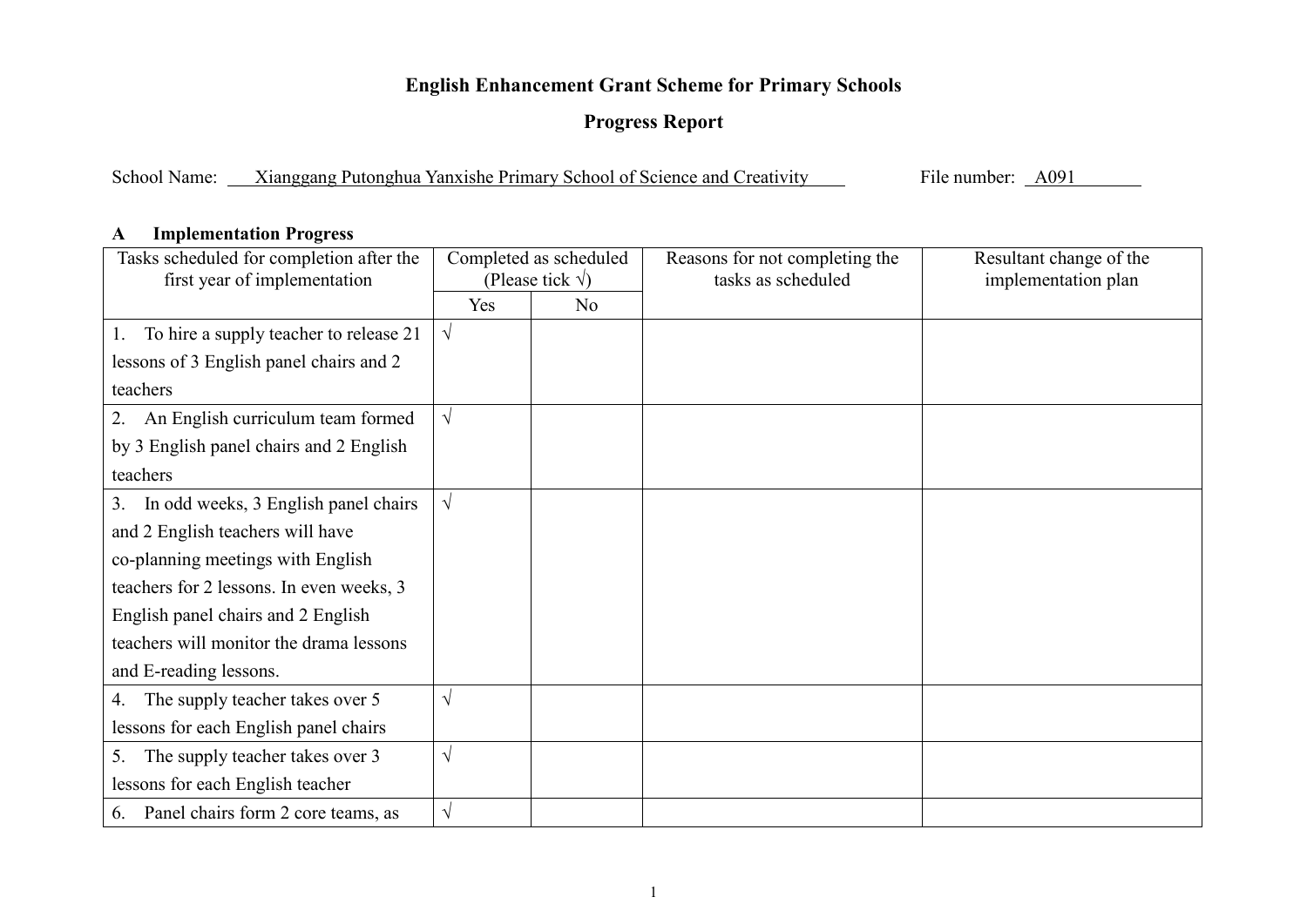| the leaders to lead all English teachers to |            |  |  |
|---------------------------------------------|------------|--|--|
| develop and implement school-based          |            |  |  |
| drama programme and E-reading               |            |  |  |
| programme                                   |            |  |  |
| The core teams share the information<br>7.  | $\sqrt{ }$ |  |  |
| and ideas in regular core team              |            |  |  |
| co-planning meetings and formal panel       |            |  |  |
| meetings                                    |            |  |  |
| Supply teacher helps to conduct and<br>8.   | $\sqrt{ }$ |  |  |
| assist all school-based English             |            |  |  |
| programmes including E-reading and          |            |  |  |
| drama programme in documents and            |            |  |  |
| materials                                   |            |  |  |
| select online reading materials<br>9.       | $\sqrt{}$  |  |  |
| related to the textbook                     |            |  |  |
| set up a school-based reading data<br>10.   | $\sqrt{}$  |  |  |
| base and an online assignment platform      |            |  |  |
| design post-reading activities and<br>11.   | $\sqrt{}$  |  |  |
| materials                                   |            |  |  |
| P.2-3 classes have one E-reading<br>12.     | $\sqrt{}$  |  |  |
| lesson every two weeks                      |            |  |  |
| develop 2 E-reading plans for each<br>13.   | $\sqrt{}$  |  |  |
| level in the first term                     |            |  |  |
| develop 3 E-reading plans for each<br>14.   | $\sqrt{}$  |  |  |
| level in the second term                    |            |  |  |
| 15. hire the drama tutor to design and      | $\sqrt{}$  |  |  |
| conduct P.4-5 school-based drama            |            |  |  |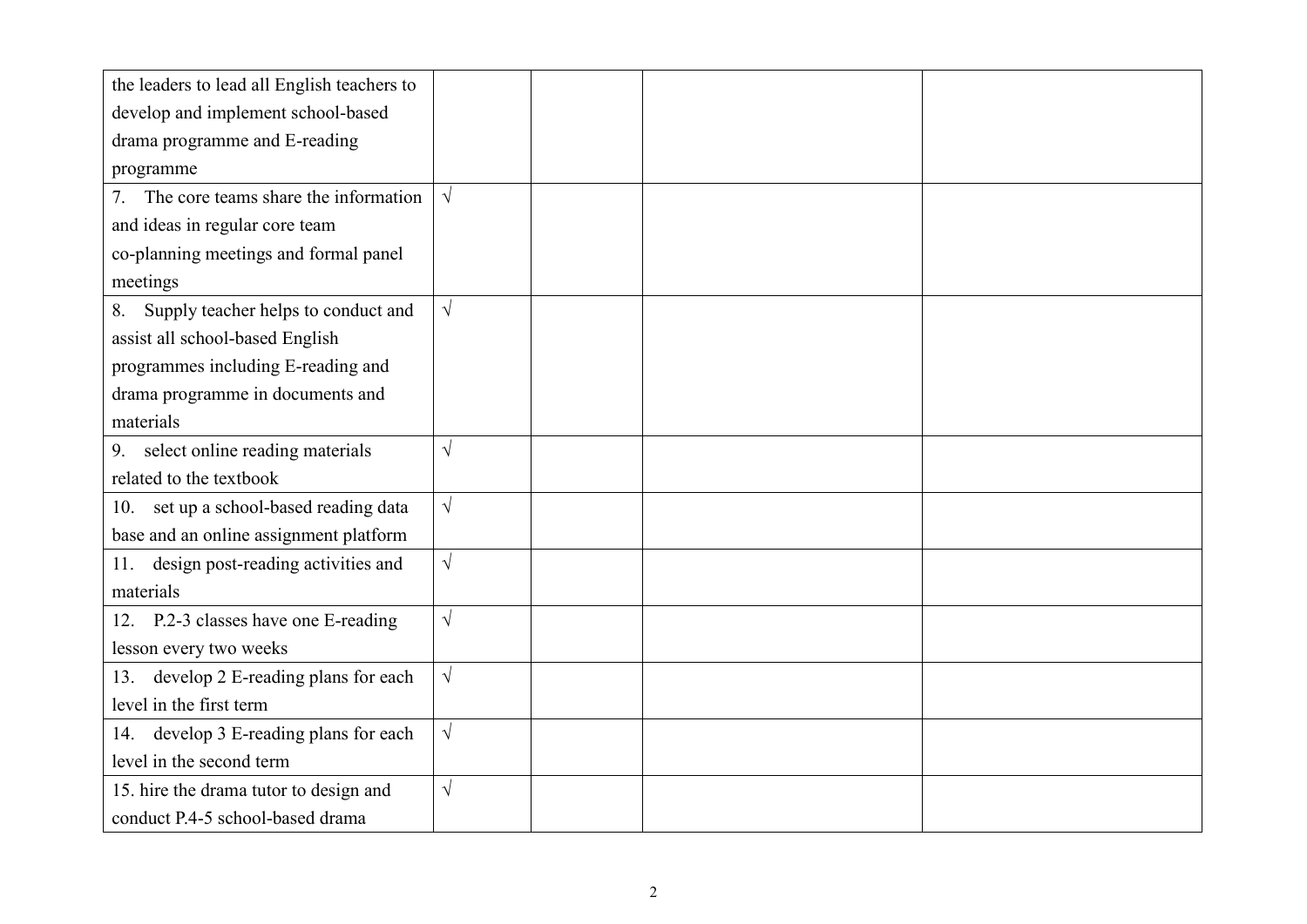| programme                                 |            |           |                                  |                                     |
|-------------------------------------------|------------|-----------|----------------------------------|-------------------------------------|
| 16. regular drama core team coplanning    | $\sqrt{ }$ |           |                                  |                                     |
| meetings are held biweekly with team      |            |           |                                  |                                     |
| members and drama tutor                   |            |           |                                  |                                     |
| 17. The drama tutor organizes 22-hour     | $\sqrt{ }$ |           |                                  |                                     |
| teacher workshop of school-based drama    |            |           |                                  |                                     |
| programme                                 |            |           |                                  |                                     |
| 18. The drama tutor conducts teaching     | $\sqrt{ }$ |           |                                  |                                     |
| demonstration which observes by P.4 and   |            |           |                                  |                                     |
| P.5 English teachers                      |            |           |                                  |                                     |
| 19. The drama tutor observes the drama    | $\sqrt{ }$ |           |                                  |                                     |
| lessons to give feedback and evaluation   |            |           |                                  |                                     |
| 20. The drama tutor develops              | $\sqrt{ }$ |           |                                  |                                     |
| school-based drama curriculum             |            |           |                                  |                                     |
| 21. purchase of drama playbooks for P.4 - |            | $\sqrt{}$ | The drama service provider and   | Part of the budget for purchasing   |
| P.5                                       |            |           | the teachers develop tailor-made | drama playbooks for students        |
|                                           |            |           | school-based drama materials. It | would be absorbed by the increase   |
|                                           |            |           | was not necessary to purchase    | on the hourly rate of drama         |
|                                           |            |           | drama playbooks for P.4-5        | workshops. The rest of the budget   |
|                                           |            |           | students.                        | would be used to purchase drama     |
|                                           |            |           |                                  | playbooks as teachers' reference    |
|                                           |            |           |                                  | materials by English Panels in year |
|                                           |            |           |                                  | 2011-2012.                          |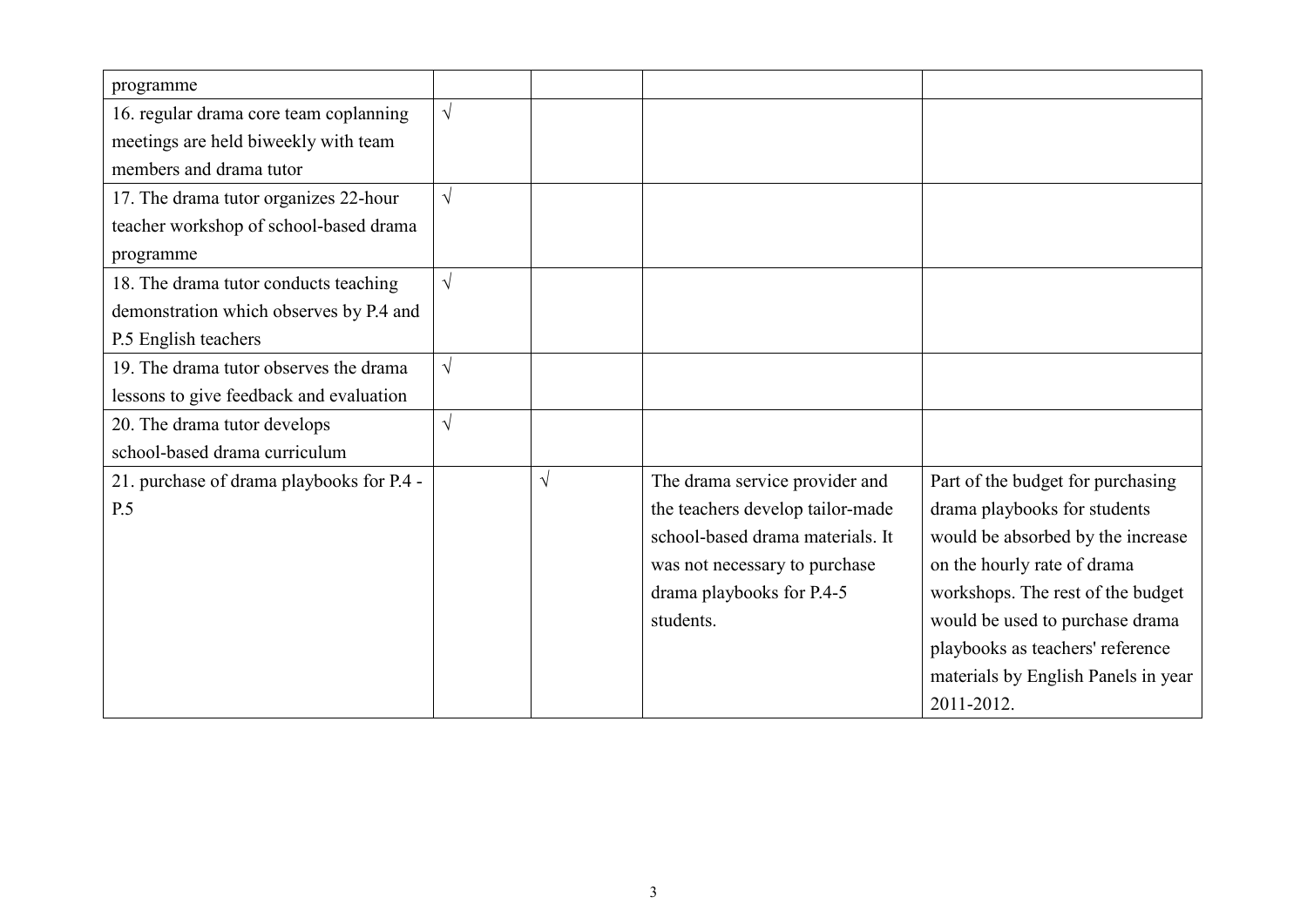## **B Benefits Obtained**

*(Remarks: The examples below are for illustration only. Schools are strongly advised to critically review the learning and teaching of English (and where applicable, the English language environment) in their schools and evaluate the effectiveness of the enhancement measures accordingly.)* 

| Evaluation<br>Focus                                                                                                                                                       | Areas with<br>improvement found                                    | Grade<br>level | Supporting evidence <sup>1</sup>                                                                                                                                                                                                                                                                                                                                                                                                                                 | Have the effects of the measures<br>met the school's expectation?<br>(Please tick $\sqrt{}$ ) |        |                | If the effects of the measures<br>have not/ partly achieved the<br>expected outcomes, what |
|---------------------------------------------------------------------------------------------------------------------------------------------------------------------------|--------------------------------------------------------------------|----------------|------------------------------------------------------------------------------------------------------------------------------------------------------------------------------------------------------------------------------------------------------------------------------------------------------------------------------------------------------------------------------------------------------------------------------------------------------------------|-----------------------------------------------------------------------------------------------|--------|----------------|--------------------------------------------------------------------------------------------|
|                                                                                                                                                                           |                                                                    |                |                                                                                                                                                                                                                                                                                                                                                                                                                                                                  | Yes                                                                                           | Partly | N <sub>o</sub> | further actions would the<br>school take?                                                  |
| To enhance<br>teachers'<br>professional<br>growth in<br>leadership,<br>programme<br>planning and<br>curriculum<br>development of<br>School-based<br>English<br>programmes | • curriculum<br>planning and<br>development<br>• subject knowledge |                | Two core teams were<br>$\bullet$<br>formed to develop<br>school-based English<br>E-reading and Drama<br>programme<br>The two teams had<br>$\bullet$<br>co-planning meetings<br>with English teachers<br>regularly.<br>Teachers found that<br>$\bullet$<br>they had<br>improvement in<br>curriculum<br>development of<br>School-based<br>English programmes.<br>According to the data<br>$\bullet$<br>collected, teachers<br>found improvement<br>in planning and | $\sqrt{}$                                                                                     |        |                |                                                                                            |

<sup>&</sup>lt;sup>1</sup> Findings obtained from surveys/ questionnaires, analysis of students' work, observation of their daily performance and review of their performance in formal assessments etc.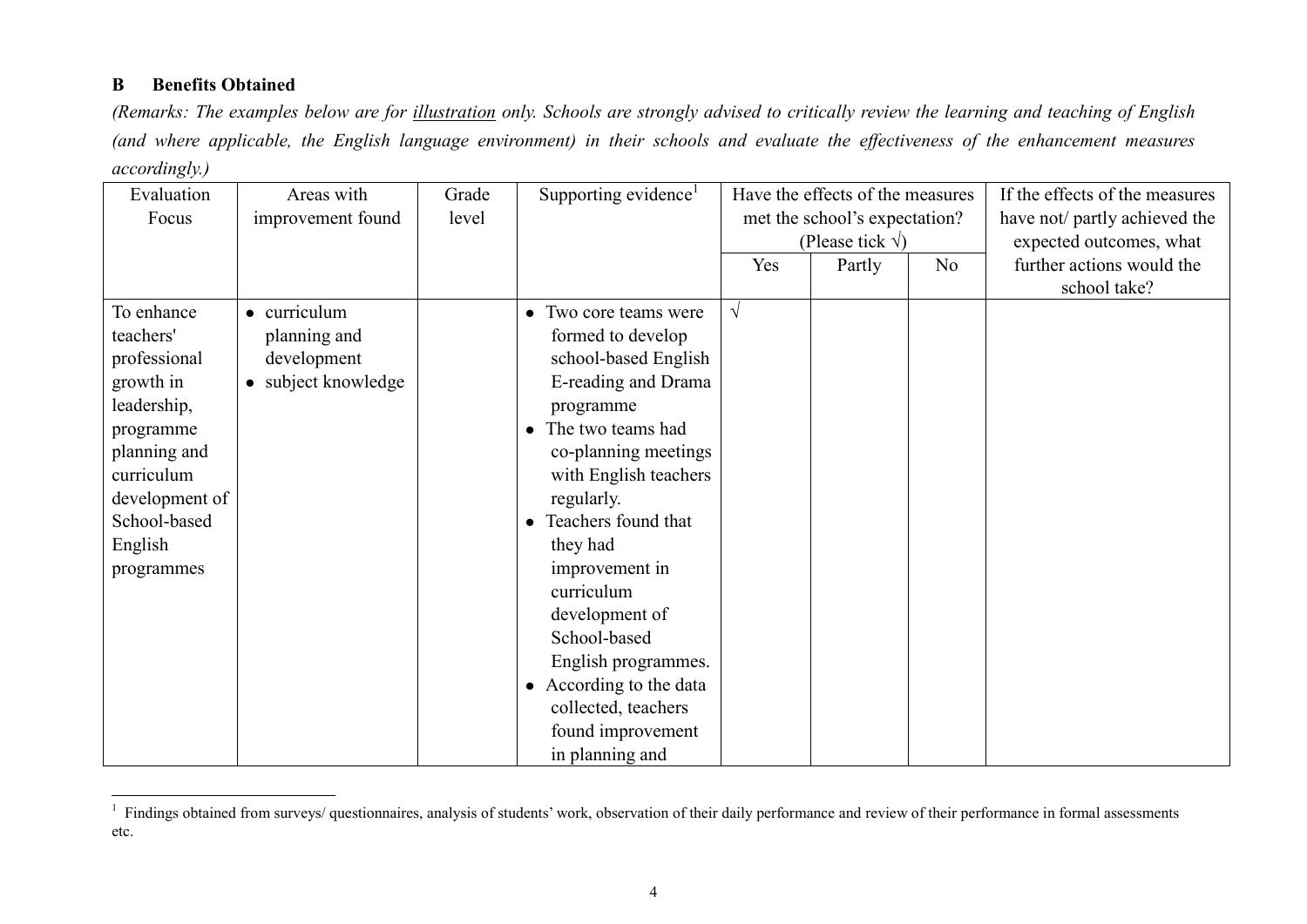| Evaluation<br>Focus                                                            | Areas with<br>improvement found | Grade<br>level | Supporting evidence <sup>1</sup>                                                                                                                                                                                                                                                                                                                     | Have the effects of the measures<br>met the school's expectation?<br>(Please tick $\sqrt{}$ ) |        |                | If the effects of the measures<br>have not/ partly achieved the<br>expected outcomes, what |
|--------------------------------------------------------------------------------|---------------------------------|----------------|------------------------------------------------------------------------------------------------------------------------------------------------------------------------------------------------------------------------------------------------------------------------------------------------------------------------------------------------------|-----------------------------------------------------------------------------------------------|--------|----------------|--------------------------------------------------------------------------------------------|
|                                                                                |                                 |                |                                                                                                                                                                                                                                                                                                                                                      | Yes                                                                                           | Partly | N <sub>o</sub> | further actions would the<br>school take?                                                  |
|                                                                                |                                 |                | designing teaching<br>materials which suits<br>students' different<br>learning abilities.<br>Teachers made<br>$\bullet$<br>improvement in<br>teaching skills<br>through discussing<br>with drama tutor and<br>panels after lesson<br>observation.                                                                                                    |                                                                                               |        |                |                                                                                            |
| To enhance<br>students'<br>reading skills<br>through<br>E-reading<br>Programme | • reading                       | $P.2-3$        | • Students were eager<br>to do the E-reading<br>online reading tasks.<br>• According to the<br>reading record,<br>89.1% of P.2 student<br>participants<br>completed the online<br>reading tasks in the<br>whole school year.<br>$\bullet$ 85.1% of P.3 student<br>participants<br>completed the online<br>reading tasks in the<br>whole school year. | $\checkmark$                                                                                  |        |                |                                                                                            |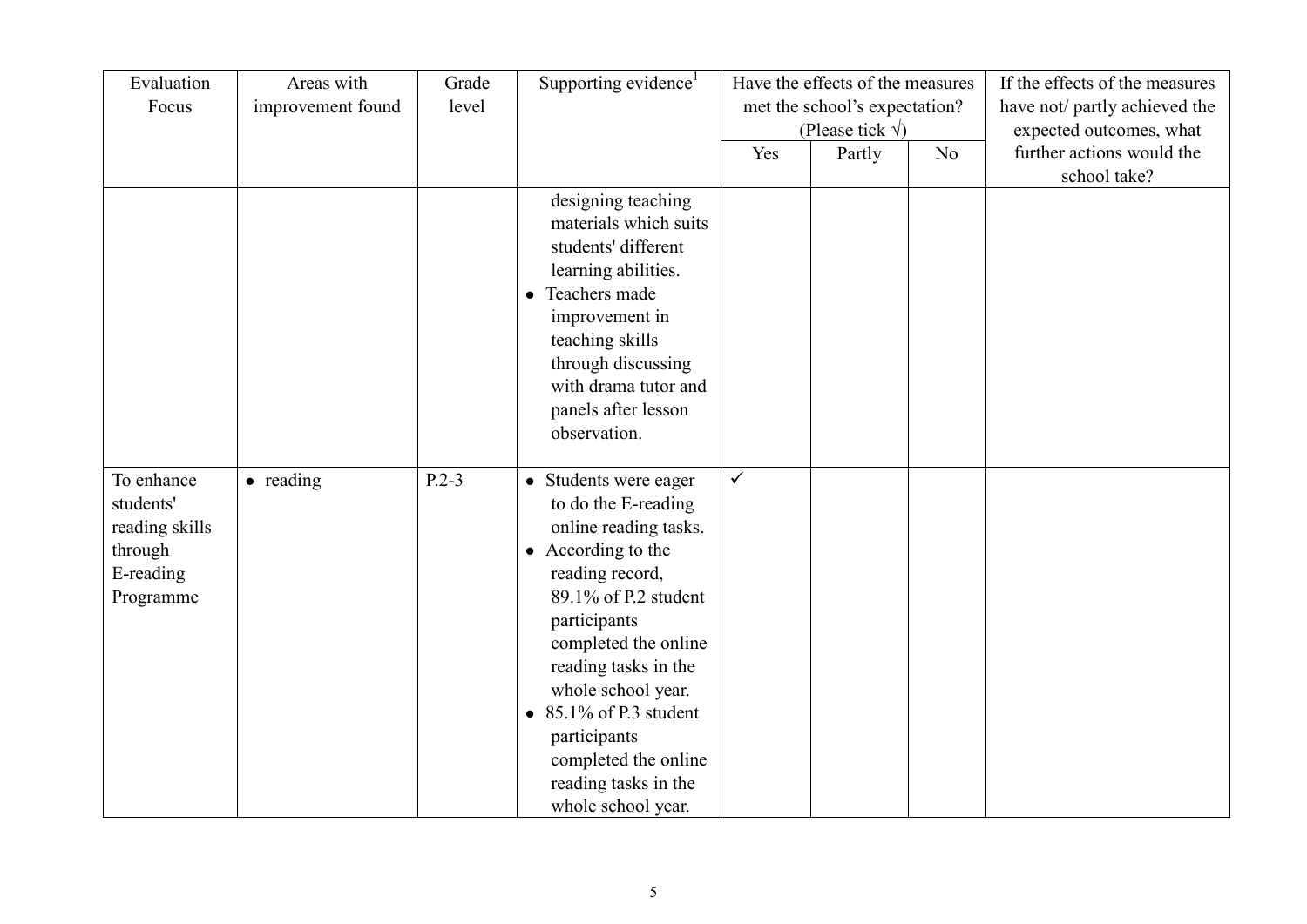| Evaluation<br>Focus                        | Areas with<br>improvement found                                                                                                     | Grade<br>level | Supporting evidence <sup>1</sup>                                                                                                                                                                                                                                                                                                                                                                                                  | Have the effects of the measures<br>met the school's expectation?<br>(Please tick $\sqrt{}$ ) |        |    | If the effects of the measures<br>have not/ partly achieved the<br>expected outcomes, what |
|--------------------------------------------|-------------------------------------------------------------------------------------------------------------------------------------|----------------|-----------------------------------------------------------------------------------------------------------------------------------------------------------------------------------------------------------------------------------------------------------------------------------------------------------------------------------------------------------------------------------------------------------------------------------|-----------------------------------------------------------------------------------------------|--------|----|--------------------------------------------------------------------------------------------|
|                                            |                                                                                                                                     |                |                                                                                                                                                                                                                                                                                                                                                                                                                                   | Yes                                                                                           | Partly | No | further actions would the                                                                  |
|                                            |                                                                                                                                     |                |                                                                                                                                                                                                                                                                                                                                                                                                                                   |                                                                                               |        |    | school take?                                                                               |
|                                            |                                                                                                                                     |                | • Students perform<br>better in reading as<br>reflected in<br>E-reading post-test<br>• In the post-test,<br>70.9% of the P.2<br>student participants'<br>reading skills were<br>enhanced.<br>• In the post-test,<br>71.7% of the P.3<br>student participants'<br>reading skills were<br>enhanced.<br>Teachers observed<br>$\bullet$<br>that students could<br>identify key words<br>and locate specific<br>information in a text. |                                                                                               |        |    |                                                                                            |
| Professional<br>development of<br>teachers | • teaching methods<br>• curriculum<br>planning $\&$<br>development<br>• subject knowledge<br>$\bullet$ teaching of<br>language arts |                | Drama activities<br>$\bullet$<br>incorporated into<br>English lessons.<br>Teachers observed the<br>$\bullet$<br>drama demonstration<br>lesson and applied                                                                                                                                                                                                                                                                         | $\checkmark$                                                                                  |        |    |                                                                                            |
|                                            |                                                                                                                                     |                | what they have learnt<br>and observed in their                                                                                                                                                                                                                                                                                                                                                                                    |                                                                                               |        |    |                                                                                            |